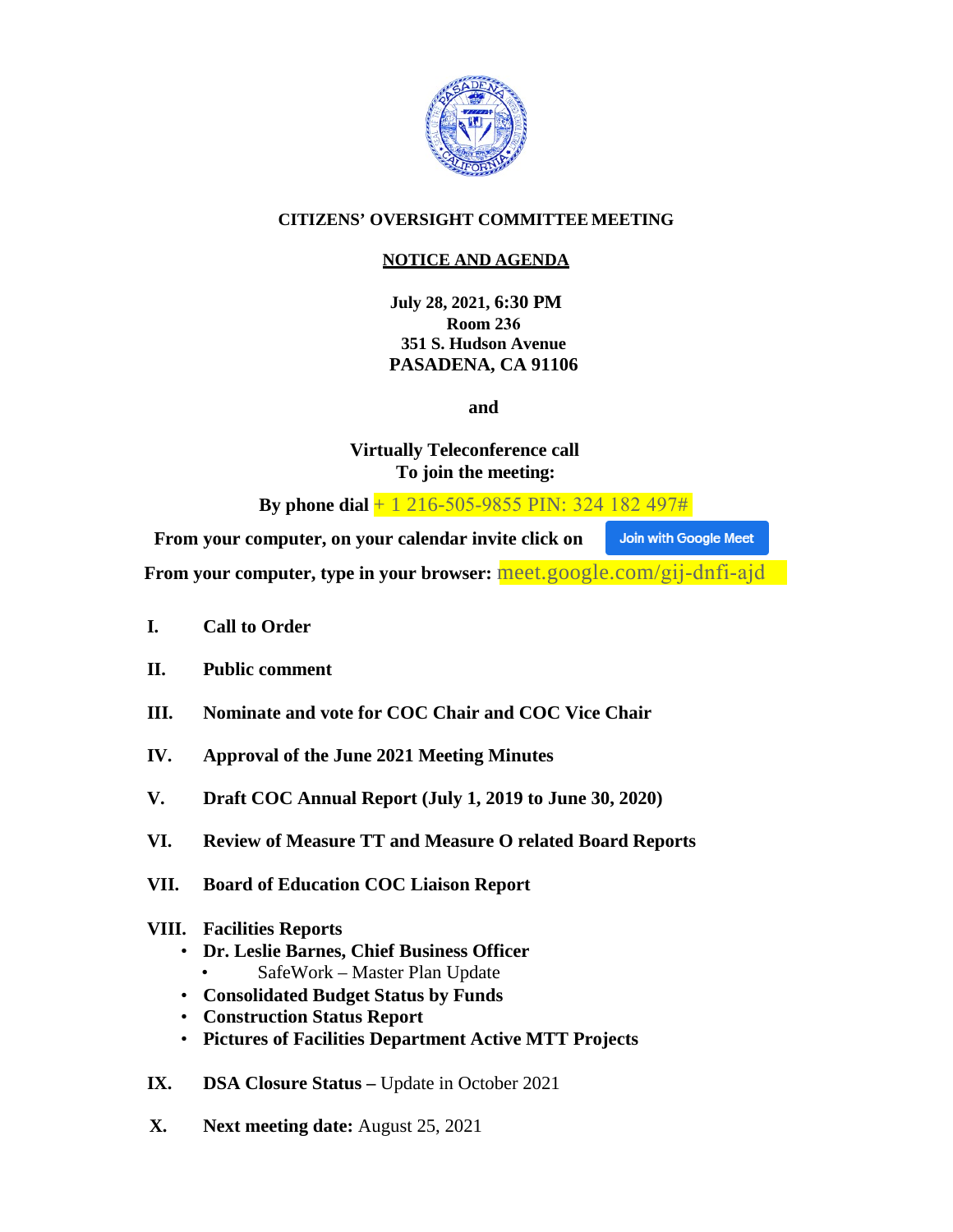

# Pasadena Unified School District (PUSD) CITIZENS' OVERSIGHT COMMITTEE (COC) MEETING **Minutes of Meeting held on June 23, 2021**

# Meeting was held remotely with Google Meet

- I. Meeting called to order 6:36pm
	- a. Present: John Robinson, Amelia Bradford, David Bell, Stephen Aquino, Miguel Perez, Leonard Hernandez, Dr. Leslie Barnes, Kim Kenne & Patrick Cahalan
- II. Public comments
	- a. none
- III. Approval of May 2021 meeting minutes
	- a. Approved unanimously
- IV. Review of Measure TT and Measure O related Board Reports
	- a. BR1520 Approval of Project Manager Sarkis Maissian. Dr. Barnes responded to John's question about the hourly rate.
	- b. BR1521 Approval of project manager Ned K. Construction Services. COC doesn't have any questions on this BR. Ned is focusing on the solar projects and the expense of his time is reimbursed by the solar company.
	- c. BR1522 Approval of contract with Safework. The Programs Controls Manager will be included in this project but isn't currently assigned. With district staff leaving their roles, this team of five individuals are needed to provide this service. This is related to Measure O projects. For Measure O projects, the plan is to use AccountAblity but will look to use a different project management software (under consideration: E-Builder and ProCore). This software would be included in the Safework contract. Safework would be responsible to manage historic buildings and it will be noted in the contract.
- V. Board of Education COC Liaison Report Patrick Cahalan presenting
	- a. Public will be able to weigh in on the budget before it's passed next week. Board will review the facilities plan next meeting. COC new members will be up for discussion at the board meeting tomorrow and if approved then there will be 7 total members starting in July. The COC will be missing the senior citizen required member. Judy McKinley suggested reaching out to the League of Woman voters to look for a senior citizen member.
- VI. Facilities Reports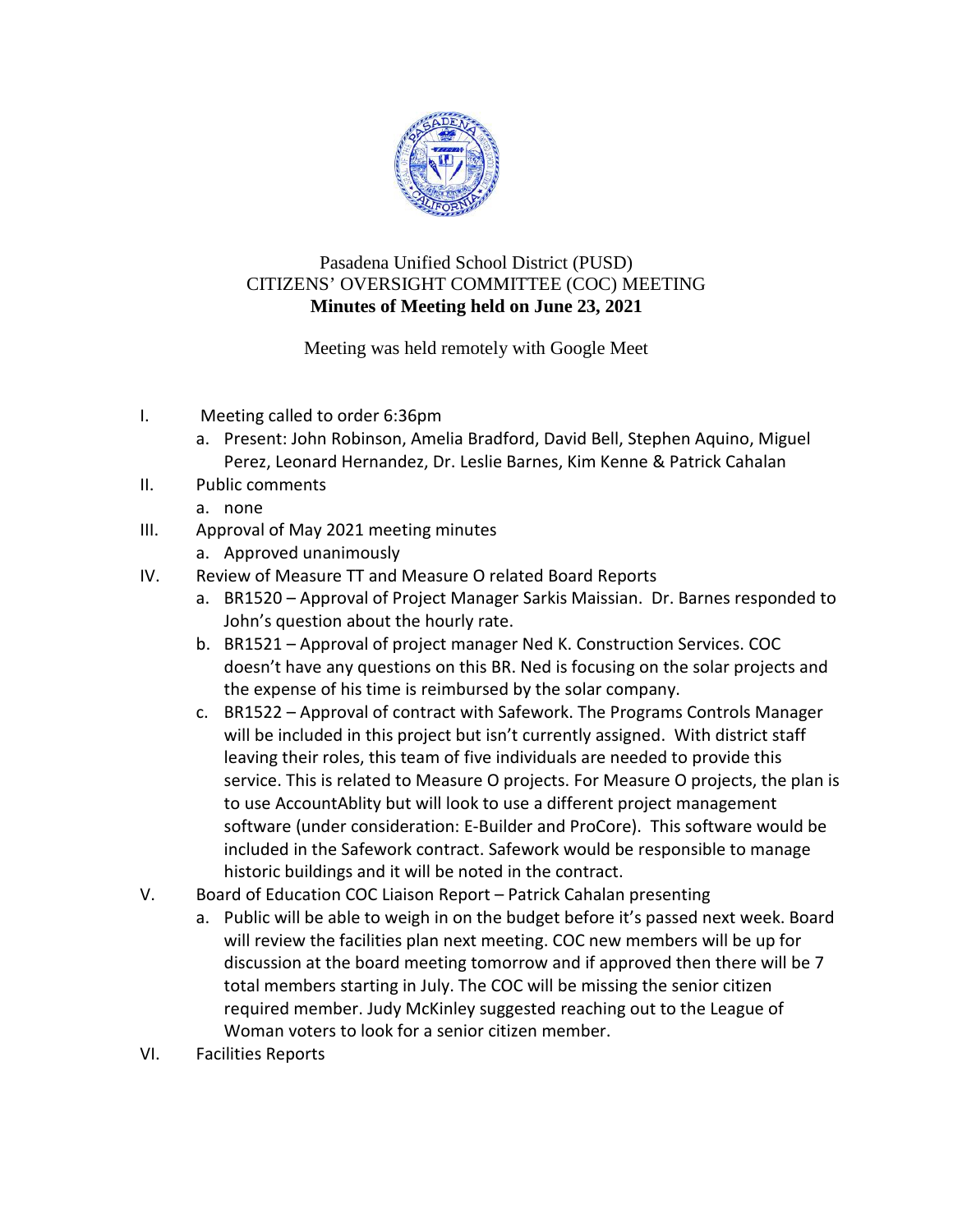- a. Safework master plan update delivered by Dr. Barnes. If the contract is approved tomorrow, the schedule will be in development to deliver the master plan. The plan is to review the timeline for the master plan in August.
- b. Consolidated Budget Status by Funds shifting budget amount from last month to this month was not the same amount. Kim will follow up with Leonard to determine the shifting amount after she has reviewed this month's report with last month's report.
- c. Construction Status Report
	- i. Projects are moving along as scheduled and will be wrapped up soon.
	- ii. At Altadena Elementary, there are a few specialty classrooms (photography, music and dance rooms) that can be temporarily put in use as classrooms if the portables aren't ready before school starts. Portables are delayed because the Altadena fire departments needs to advise on placement of the fire hydrant.
- d. Pictures of Facilities Dept Active MTT Projects provided in meeting materials and reviewed independently.
- VII. DSA Closure Status
	- a. Currently 7 DSA projects that are in progress.
- VIII. Next Meeting date: July 28<sup>th</sup> 6:00 PM possibly in person
- IX. Adjournment 7:20 pm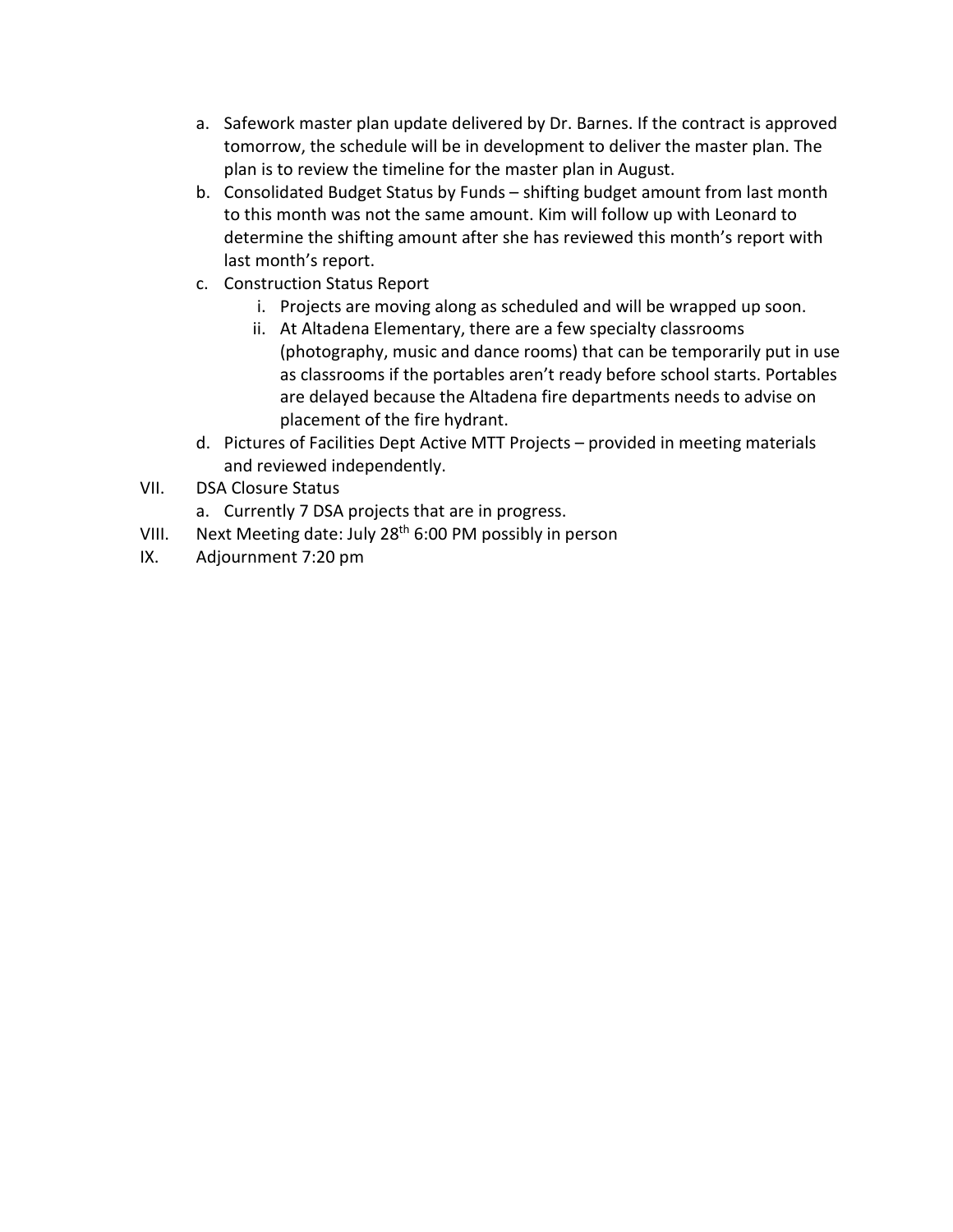## **Pasadena Unified School District's Citizen's Oversight Committee**

Annual Report for fiscal year July 1, 2019 – June 30, 2020

The Annual Report is required by the California Constitution governing the Measure TT Bond Funds, as an overview of the oversight provided by the Citizens Oversight Committee (COC). This report will provide a brief overview of the committee's objectives and areas of focus for the fiscal year July 1, 2019 – June 30, 2020, as well as potential areas of focus for the future fiscal year. Additional information about the Measure TT Bond progress, including monthly meeting minutes and annual audit can be found on the Pasadena Unified School District's website <https://www.pusd.us/Page/4854>– Website is missing 2019-2020 Audit.

### **Objective**

The Citizen's Oversight Committee's (COC) primary responsibility is to ensure the Measure TT expenditures are made in accordance with the Bond Language and the subsequent reporting of the expenditures to the citizens of Pasadena. These funds are "for the construction, reconstruction, rehabilitation, or replacement of school facilities, including the furnishing and equipping of school facilities, or the acquisition or lease of real property for school facilities"  $(1)$ .

The COC acts in accordance to our Bylaws [\(https://www.pusd.us/Page/4633\)](https://www.pusd.us/Page/4633) – Do not know if this is the latest Bylaws as they were modified in April-May 2021.

### **Measure TT Bond Progress**

During the fiscal year July 1, 2019 – June 30, 2020 several projects were completed, of which two are District wide. The following table summarizes the 2020/2020 fiscal year completed projects:

| <b>School /Location</b> | Total                                                 |                     |
|-------------------------|-------------------------------------------------------|---------------------|
|                         | Project                                               | <b>Expenditures</b> |
| <b>Blair HS</b>         | Blair I.B. Magnet School Mod/Main Classroom & Admin   | \$22,696,008.37     |
|                         | <b>Building</b>                                       |                     |
| Eliot MS                | CUPCCA Bid# C02-15/19 Building "C" Restroom           | \$132,643.34        |
|                         | Modernization project                                 |                     |
| <b>Hamilton ES</b>      | Installation of 3 Portables, CUPCCA Bid# C02-19/20    | \$190,700.00        |
| John Muir HS            | Modernization of Auditorium / Kitchen / Gym Bleachers | \$24,284,109.90     |
| John Muir HS            | Building "D" ADA Accessibility & Security             | \$226,135.85        |
| John Muir HS            | Black Box Theater / TV Studio                         | \$3,367,320.28      |
| John Muir HS            | South Field Portable Restroom Installation            | \$52,596.80         |
| Norma Coombs            | Norma Coombs Central Plant Chiller Replacement        | \$1,259,687.00      |
| Pasadena HS             | Gym & Locker Room Modernization                       | \$16,175,618.58     |
| San Rafael ES           | Installation of Projector / Screen / Sound System in  | \$36,859.00         |
|                         | Auditorium                                            |                     |
| Washington ES/MS        | BID# 03-18/19 Athletic Field & Track Improvements BR  | \$2,288,953.00      |
|                         | 1413-F 5/23/19                                        |                     |
| <b>Webster ES</b>       | Playground Sitework                                   | \$41,500.00         |
|                         | Total                                                 | 70,752,132.12<br>\$ |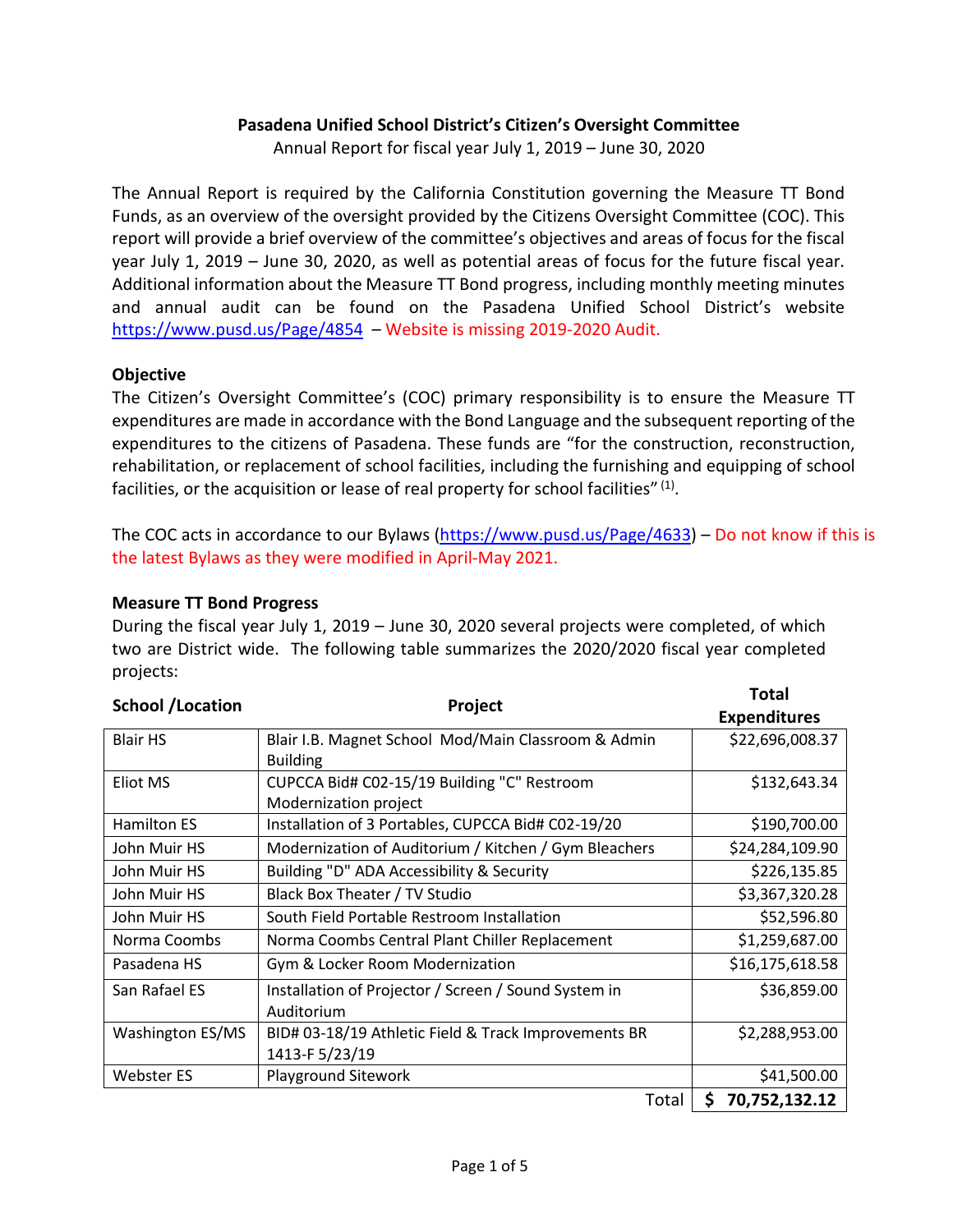In the May 2020 COC meetings, the Facilities Department indicated there were approximately \$3.2 M unencumbered and \$9.26M uncommitted Measure TT funds . This difference has to do with commitments and expenditures changes during the execution of projects. The District has indicated it intends to utilize these funds in four specific areas:

- 1) John Muir HS Athletic Field Restoration
- 2) Pasadena HS Athletic Field Restoration
- 3) Pasadena HS Central Plant Chiller Replacement

\*\* Note: Accessibility upgrades would only be made at some schools based on available funds. District wide accessibility upgrades cost listed here.

The following is a summary of the Consolidated Budget Status by Fund (Accountability) printed on June 24, 2024 for the COC meeting which provided the financial breakdown for the end of the fiscal year.

| <b>Budget</b> | <b>Commitments</b> | <b>Expenditures</b> | <b>Budget Available to</b><br>Commit |
|---------------|--------------------|---------------------|--------------------------------------|
| \$361,616,224 | \$352,356,164      | \$348,828,526       | \$9,260,060                          |

\*\*Note: There are two accounting/bookkeeping computer software systems currently utilized by Pasadena Unified School District: People Soft and Accountability. The use of these two different accounting softwares systems has complicated the tracking of the remaining bond funds.

## **Areas of Focus**

The committee focused on several areas of activity relating to facilities projects funded by Measure TT to ensure activities were done in accordance to the bond language and California constitution. These areas were the annual audit, the partnership with facilities, change orders, board reports, project scope planning and bidding, and budget clarity.

### **1. Annual Audit**

The COC is responsible for the review and acceptance of an Annual Financial Statement and Performance Audit on Measure TT expenditures. An independent auditing firm, Christy White Associates conducted the Annual Audit and, in their opinion, the Financial Statements provided by the District for the audit represents fairly, in all material respects, the financial position of the Measure TT Bond Fund for the Pasadena Unified School District, as of June 30, 2020. The audit also identifies the changes in financial position of the District for the ending fiscal year. The COC reviewed the audit findings and believes the audit was conducted in accordance with the accounting principles generally accepted as industry standard in the United States of America.

In accordance with the requirements of Proposition 39, as incorporated in California Constitution Article 13A, Christy White Associates' performance audit dated March 16, 2021, was released to the COC for review and consideration which was 5 months later that FY 20218-2019. The Audit Report ensures the District's compliance with the requirements set forth by Proposition 39 as it directly relates to the Measure TT Bond Fund. The independent auditor's audit and the subsequent report is an integral part of the COC's oversight of the Measure TT Bond Fund for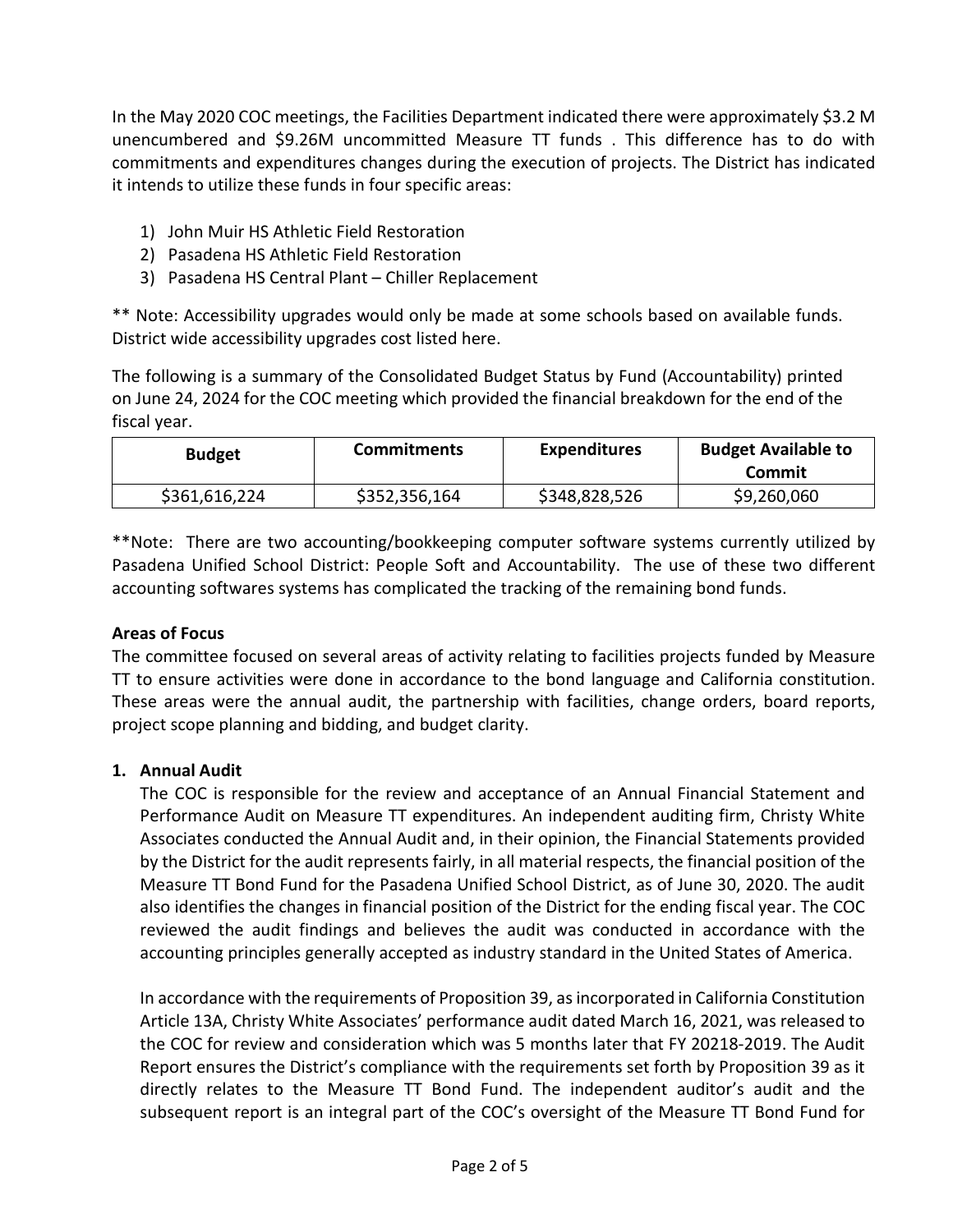the Pasadena Unified School District. The findings of the audit should be considered in assessing the results of their financial audit and the Audit Report indicated there were no findings.

## **2. Partnership with Facilities Department**

The COC has a respectful relationship with the Facilities Department and has been able to continue to offer positive opinions and at times suggestions for improvement in expenditure reporting. The COC has been able to provide valuable input using the varied experience represented among our committee members.

The PUSD School Board dissolved the Facilities Committee in May 2019, which held monthly meetings which provided a deeper understanding of Board Reports relating to facilities expenditures. The COC does not believe the PUSD School Board should have dissolved the Facilities Committee because the committee offered an effective method of communications between COC membership, Facilities Department and the PUSD School Board representatives. In addition, with the addition of Measure O, a Facilities Committee seems imperative to have in place.

During this FY 2019-2021, Ms. Kim Kenne has been our Board liaison and has been extremely very helpful in the COC meetings especially with assisting with bridging/linking People Soft's information and Accountability's information as well as providing historical prospectus on items that pre-date the COC members.

During this fiscal year there has not been any issues between members of the COC and the PUSD School Board. The COC has a good working relationship with both PUSD School Board members and Facilities staff. The COC continues to operate independent of the PUSD School Board in order to be a respected body with the public.

### **3. Change Orders**

The COC examined Change Orders with a focus towards determining of if there were any "red flags" in terms of numbers or sizes. During the twelve (12) month period there minimal change orders and none that identified as "unforeseen conditions" and "architect/district requested scope changes" as the reason for the additional expense. The COC recommendation from FY2018-2019 to Facilities Department that every change order should define any additional time required on each line item and not include additional time as either a lump sum at the end of the change order or as an independent change order has been followed.

In conclusion, the COC did not find any unusual or inappropriate use of change orders during FY2019-2020. The COC does feel that the bidding process could be improved in terms of the definition of proposed project scope of work, *and ability of the school district to accept the best bid which should including the lowest bid as a part of the evaluation.* The COC clearly understand that the PUSD must grant the bid to the lowest qualified bidder but the bids should have qualifications in order to determine if the bidder is qualified. The use of a 10% contingency is typically utilized for a shortfall in the budget when unforeseen conditions are not anticipated in the project budget. In a number of projects during this reporting period it was clear the c10%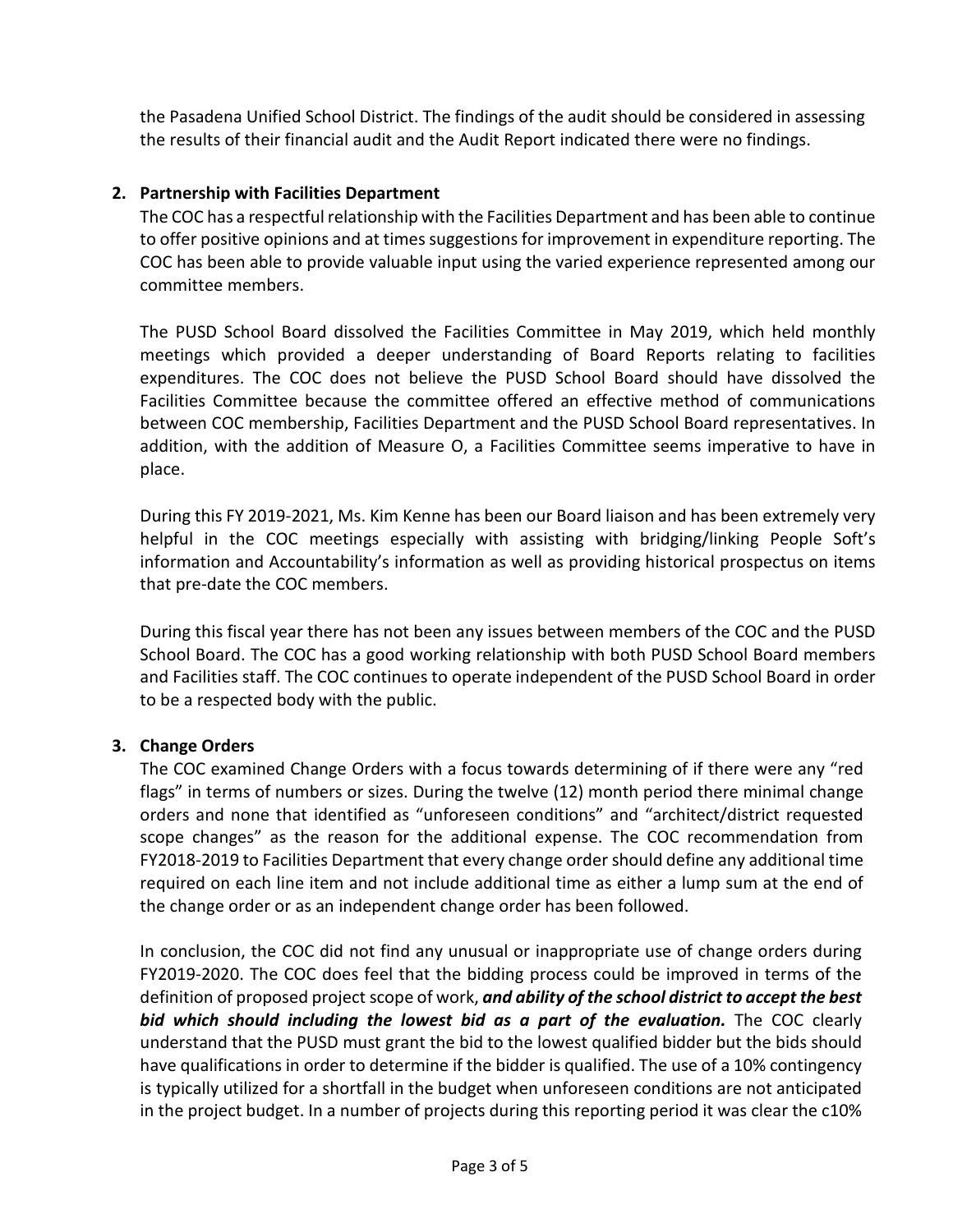contingency was having to be utilized because a project did not have a fully defined scope of work

## **4. Board Reports**

Board Reports are requests for funding that are presented by the Facilities Department to the PUSD School Board for approval. At monthly meetings, the COC reviews board reports pertaining to possible future expenditure of Measure TT Bond funds. The review of these board reports keeps the COC current with possible future expenditures and involved in the conversation. During FY2019-2020, there were instances when the COC objected to a request which resulted in the Facilities Department modifying or removing the Board Report. Although the COC does not have the authority to "approve" the board reports before they are presented to the School Board, it is an integral part of the COC's work to ensure funds are spent in accordance to the bond language and to make recommendation as the School Board to approve the Board Report.

The COC understands that the PUSD School Board member are elected and Facilities Department staff are employed in order to plan, direct and execute the expenditure of Measure TT Bond funds. The COC is a commentary body that does report to the citizens of Pasadena that provided the money but is not a co-planner. Improvements still need to be made in defining a process for resolution of basic disagreement with planning documents discrepancies.

# **5. Project Scope Planning and Bidding**

Similar to the last two fiscal years, project scope planning was examined with a focus towards determining whether the pre-bid process was extensive enough to obtain bids appropriate to the scope of work. This would assist in developing accurate budgets without any additional unforeseen cost normally presented in change orders.

A ten percent (10%) contingency is built into each project budget and the treatment of any unused portion of the contingency was discussed. Currently the Facilities Department applies the excess/remaining contingency to additional work at the construction project not originally included in the budgeted scope of work. In other Districts, the remaining contingency is reallocated back into the Measure fund and then applied to proposed construction projects further down the master list. The District's current treatment of the remaining contingency is allowed by the bond measure. The District has the option to utilize the remaining contingency to fund issues not defined in the scope of work but is needed to complete the intent of the modernization/renovation. There are advantages and disadvantages to this approach but more so a disservice to the unfunded construction projects on the list.

## **6. Budget Clarity**

Based on fiscal year 2018-2019 recommendation that a budget report be available to the public that shows the budget by individual project how much has been spent or contracted against the budget and what amount remains has been provided by Facilities Department every COC meeting. This budget clarity has allowed issues between the two accounting programs utilized; People Soft and Accountability to diminish over fiscal year 2019-2020.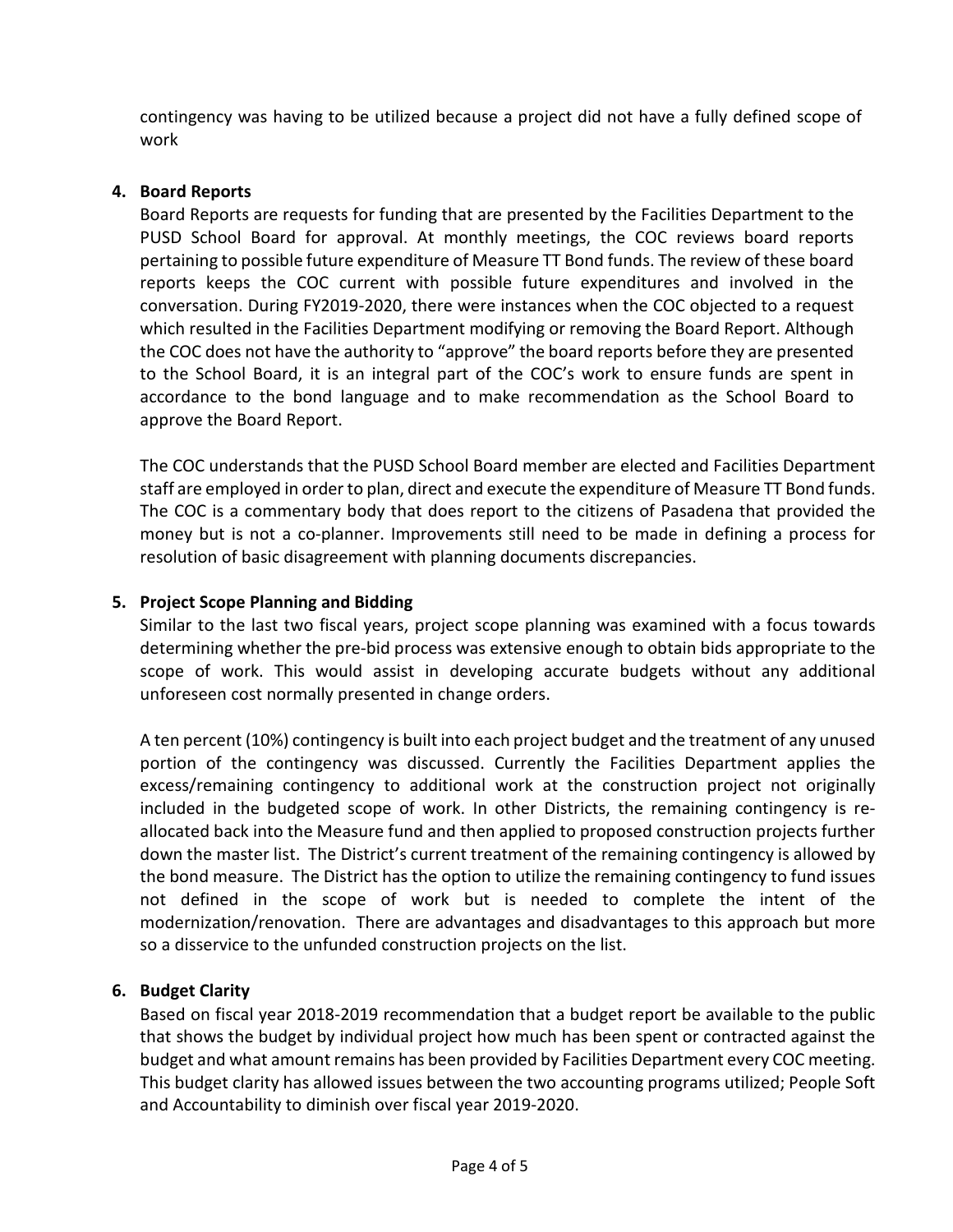COC reviewed monthly financial status reports (Consolidated Budget Status by Fund) prepared by Facilities Department which includes information about the total budget, committed funds, expenditures, budget left to commit and budget left to spend for all projects. The Consolidated Budget Status by Fund summary does not include a total dollar amount remaining in the Measure TT fund for potential future projects.

Consolidated Budget Status by Fund summary is the document that is shared with the COC and is reviewed in the COC's monthly meetings. The document always has reconciliation in progress so is it a monthly "snapshot in time" of the Measure TT fund status.

## **Future Areas of Focus**

As the Measure TT bond funded projects come to a close, we request both the Facilities Department as well as the PUSD Board to continue their diligence in formulating tangible, campus specific, Master Plans which clearly outlines the potential campus facilities projects and budgets in concert with the public before any new projects are started. We understand that this effort has started and will be supporting the Measure O future project.

Until the last Measure TT Bond funded project is completed, the COC will continue to oversee the potential expenditures presented in Board Reports by the Facilities Department as they seek the school Board's approval.

### **COC Members**

The committee is comprised of a revolving appointment of community volunteers of varied expertise. Members include PUSD parents, former PUSD parents, residents and members of business organization, and at-large community member.

During the entire fiscal year 2019-2020, PUSD Board has attempted to add additional COC members so a Bona Fide Taxpayers Association and senior citizens are represented.

The Citizens Oversight Committee (COC) is a voice of advocation for the students and residents of the City of Pasadena. The COC provides the voting public "a seat at the table" as the committee reviews and voice concerns of how the Measure TT Bond funding is expended.

### **End of Annual Report for fiscal year July 1, 2019 - June 30, 2020**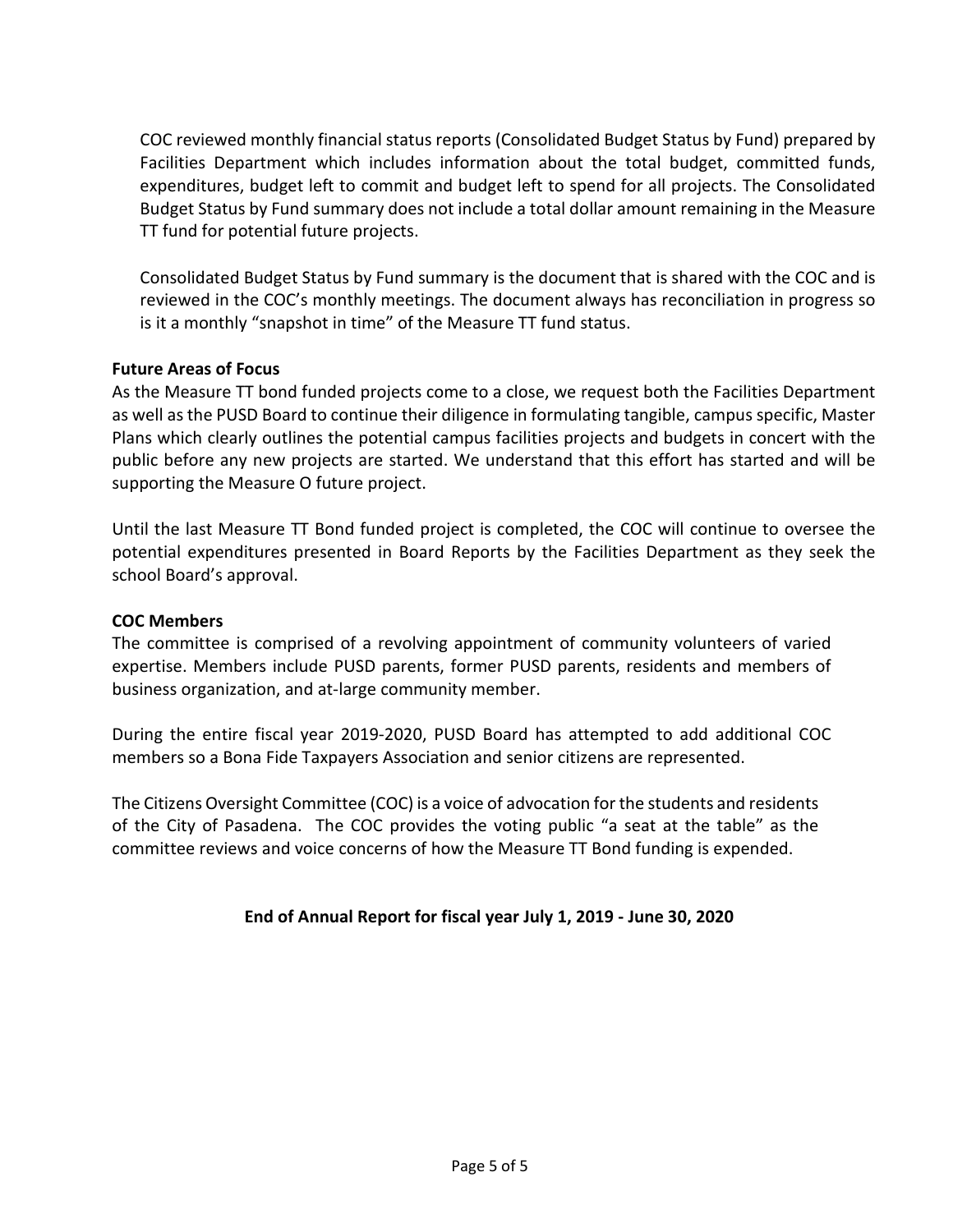

|                                                                                                    |               | 21.1 - GOB (Measure TT Series A) |                     | <b>Fund 21.1 Analysis</b>       |                   |                                           |
|----------------------------------------------------------------------------------------------------|---------------|----------------------------------|---------------------|---------------------------------|-------------------|-------------------------------------------|
| School Name - Project Name/Cost Group/Object<br><b>Code/Contract Name</b>                          | <b>Budget</b> | <b>Commitments</b>               | <b>Expenditures</b> | Remaining<br><b>Commitments</b> | Retention<br>Held | <b>UnCommited</b><br>Available<br>Ralance |
| Altadena Elementary School - COMPLETE: Addition of 3 Shade Stuctures (95022.0)                     |               |                                  |                     |                                 |                   |                                           |
|                                                                                                    | 90,187        | 90,187                           | 90,187              |                                 |                   |                                           |
| Altadena Elementary School - COMPLETE: Measure T E-Rate (95180.0)                                  |               |                                  |                     |                                 |                   |                                           |
| Altadena Elementary School - Modernization Project (95068.0) (2)                                   | 88.088        | 88,088                           | 88,088              |                                 |                   |                                           |
|                                                                                                    | 10,342,013    | 10,342,166                       | 10,342,166          |                                 |                   | (153)                                     |
| ALTADENA ELEM. TOTAL                                                                               | 10,520,287    | 10,520,440                       | 10,520,440          |                                 |                   | (153)                                     |
| Aveson Charter School (Noyes) - COMPLETE: Portable N Demolition Project (95029.0)                  |               |                                  |                     |                                 |                   |                                           |
|                                                                                                    | 30,654        | 30,654                           | 30,654              |                                 |                   |                                           |
| <b>AVEON (NOYES) TOTAL</b>                                                                         | 30,654        | 30,654                           | 30,654              |                                 |                   |                                           |
| Blair High School - 04A Modernization of Main Building (95056.0) (2)                               |               |                                  |                     |                                 |                   |                                           |
|                                                                                                    | 30,161,756    | 30,047,132                       | 30,012,411          | 34,721                          |                   | 114,624                                   |
| Blair High School - 04b Track and Field (95005.0) (2)                                              | 135,031       | 82,877                           | 82,877              |                                 |                   | 52,154                                    |
| Blair High School - COMPLETE: Blair Middle School Campus (95001.0) (1) (2)                         |               |                                  |                     |                                 |                   |                                           |
|                                                                                                    | 14,538,936    | 14,538,936                       | 14,538,936          |                                 |                   |                                           |
| Blair High School - COMPLETE: Measure T E-Rate (95180.0)                                           |               |                                  |                     |                                 |                   |                                           |
|                                                                                                    | 428,677       | 428,677                          | 428,677             |                                 |                   |                                           |
| Blair High School - COMPLETE: PROJECT CNLD - New 9th Grade Classroom                               |               | (2)                              |                     |                                 |                   |                                           |
|                                                                                                    | 1,146,779     | 1,146,779                        | 1,146,779           |                                 |                   |                                           |
| BLAIR HS - Blair HS Site Access Improvement (ADA) (95056.1) (2)                                    |               |                                  |                     |                                 |                   |                                           |
|                                                                                                    | 120,713       | 120,713                          | 51,285              | 69,428                          |                   |                                           |
| <b>BLAIR TOTAL</b><br>Burbank Elementary School - COMPLETE: Electrical Panel Upgrade (95064.0) (2) | 46,531,893    | 46,365,115                       | 46,260,966          | 104,149                         |                   | 166,778                                   |
|                                                                                                    | 87,603        | 87,603                           | 87,603              |                                 |                   |                                           |
| Burbank Elementary School - COMPLETE: Renovation of Hodges (old 95140.0 merged (2)                 |               |                                  |                     |                                 |                   |                                           |
|                                                                                                    | 253,584       | 253,584                          | 253,584             |                                 |                   |                                           |
| Burbank Elementary School - Lunch Shelter/Renovation (95131.0) (2)                                 |               |                                  |                     |                                 |                   |                                           |
|                                                                                                    | 951,426       | 910,463                          | 910,463             |                                 |                   | 40,963                                    |
| <b>BURBANK TOTAL</b>                                                                               | 1,292,613     | 1,251,650                        | 1,251,650           |                                 |                   | 40,963                                    |
| Career Technical - Career Technical Education Projects (95145.0)                                   |               |                                  |                     |                                 |                   |                                           |
| Career Technical - COMPLETE: CTE KLRN TV (95145.0)                                                 | 2,683,000     | 2,683,000                        | 2,683,000           |                                 |                   |                                           |
|                                                                                                    | 100,507       | 100,507                          | 100,507             |                                 |                   |                                           |
| <b>CAREER TECHNICAL TOTAL</b>                                                                      | 2,783,507     | 2,783,507                        | 2,783,507           |                                 |                   |                                           |
| Central Kitchen - COMPLETE: Culinary Academy/Kitchen Construction (9                               |               |                                  |                     |                                 |                   |                                           |
|                                                                                                    | 1,238,928     | 1,238,928                        | 1,238,928           |                                 |                   |                                           |
| <b>CENTRAL KITCHEN TOTAL</b>                                                                       | 1,238,928     | 1,238,928                        | 1,238,928           |                                 |                   |                                           |
| Cleveland Elementary School - COMPLETE: Measure T E-Rate (95180.0)                                 |               |                                  |                     |                                 |                   |                                           |
|                                                                                                    | 113,292       | 113,292                          | 113,292             |                                 |                   |                                           |
| Cleveland Elementary School - COMPLETE: New Classroom Wing (95031.0) (2)                           |               |                                  |                     |                                 |                   |                                           |
|                                                                                                    | 4,594,037     | 4,594,037                        | 4,594,037           |                                 |                   |                                           |
| Cleveland Elementary School - Modernize Kitchen (95121.0) (2)                                      | 108.495       | 108,495                          | 108,495             |                                 |                   |                                           |
| Cleveland Elementary School - Student Safety Wall & Flooring Padding (2)                           |               |                                  |                     |                                 |                   |                                           |
|                                                                                                    | 8,506         | 8,506                            | 8,506               |                                 |                   |                                           |
| <b>CLEVELAND ELEM. TOTAL</b>                                                                       | 4,824,330     | 4,824,330                        | 4,824,330           |                                 |                   |                                           |
| District Service Center - Facilities Administration (95000.0) (1) (2) (3)                          |               |                                  |                     |                                 |                   |                                           |
|                                                                                                    | 17,004,855    | 16,045,874                       | 15,820,464          | 225,409                         |                   | 958,981                                   |
| <b>DSC FACILITES ADMIN TOTAL</b>                                                                   | 17,004,855    | 16,045,874                       | 15,820,464          | 225,409                         |                   | 958,981                                   |
|                                                                                                    |               | 121,877                          | (121, 877)          |                                 |                   |                                           |
| District-Wide - COMPLETE: Bogen Clock Speaker System (95032.0)                                     |               |                                  |                     |                                 |                   |                                           |
| District-Wide - COMPLETE: Energy Conservation Measures (95019.0) (2)                               | 1,436,405     | 1,436,405                        | 1,436,405           |                                 |                   |                                           |
|                                                                                                    | 5,029,386     | 5,029,386                        | 5,029,386           |                                 |                   |                                           |
|                                                                                                    |               |                                  |                     |                                 |                   |                                           |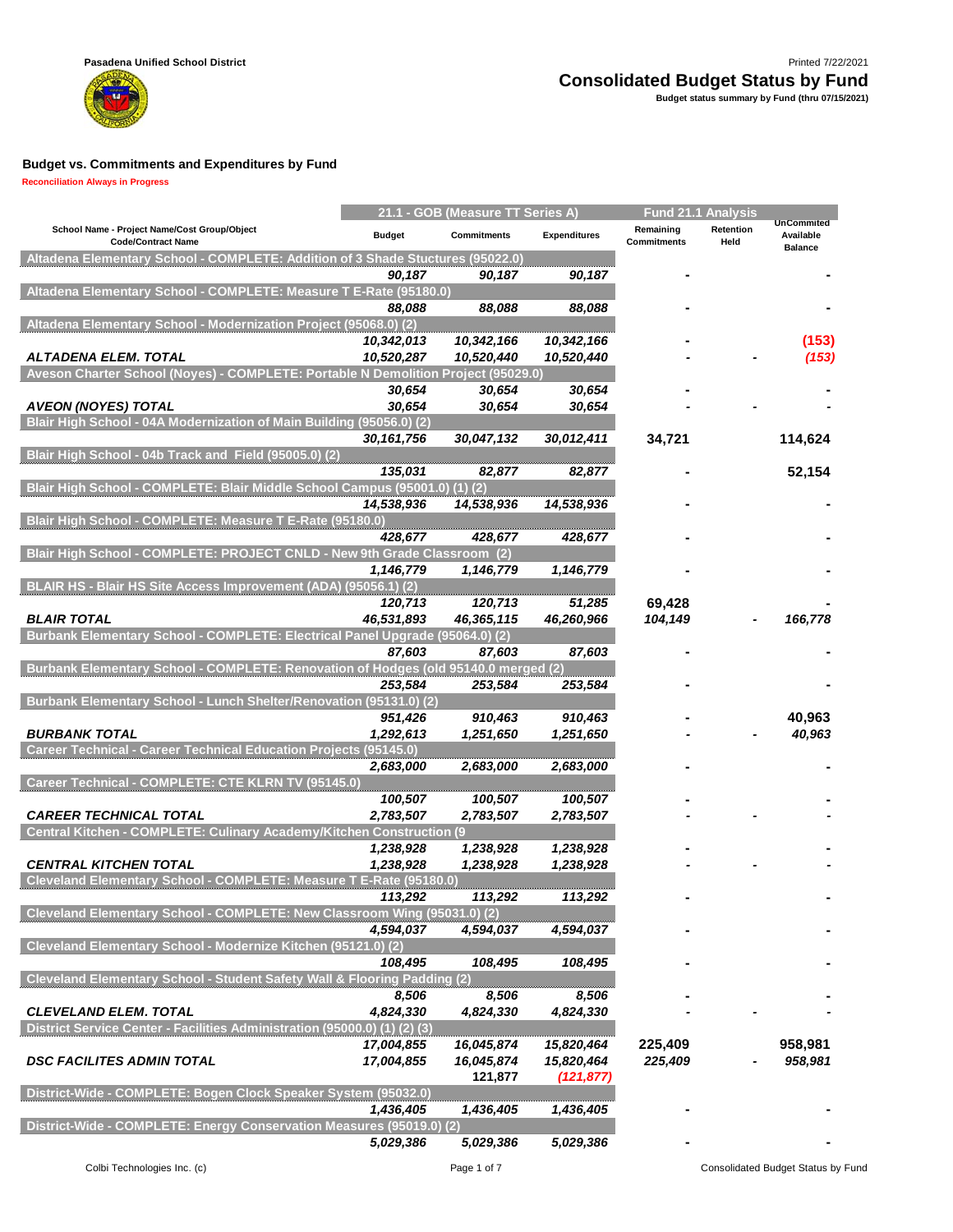

**Reconciliation Always in Progress**

m

|                                                                                              |            | 21.1 - GOB (Measure TT Series A) |            | <b>Fund 21.1 Analysis</b> |         |        |
|----------------------------------------------------------------------------------------------|------------|----------------------------------|------------|---------------------------|---------|--------|
| District-Wide - COMPLETE: Exterior Improvements (95036.0)                                    |            |                                  |            |                           |         |        |
| District-Wide - COMPLETE: Technology Modifications (95144.0)                                 | 42,112     | 42,112                           | 42,112     |                           |         |        |
|                                                                                              | 3,071,556  | 3,071,556                        | 3,071,556  |                           |         |        |
| District-Wide - District-Wide I.T. Wireless Access Upgrade                                   |            |                                  |            |                           |         |        |
|                                                                                              | 3,000,000  | 3,000,000                        | 3,000,000  |                           | 109,813 |        |
| District-Wide - DW - PRI 0 - Roofing (95135.0)                                               |            |                                  |            |                           |         |        |
|                                                                                              | 391,831    | 391,831                          | 391,831    |                           |         |        |
| District-Wide - DW - PRI 0 - Windows (95136.0)                                               | 101,736    | 101,736                          | 101,736    |                           |         |        |
| <b>DISTRICT WIDE PROJECTS</b>                                                                | 13,073,026 | 13,073,026                       | 13,073,026 |                           | 109,813 |        |
| Don Benito Elementary School - 11 HVAC and Kitchen (95146.0) (2)                             |            |                                  |            |                           |         |        |
|                                                                                              | 296,509    | 296,509                          | 263,398    | 33,111                    |         |        |
| Don Benito Elementary School - COMPLETE: Measure T E-Rate (95180.0)                          |            |                                  |            |                           |         |        |
| Don Benito Elementary School - COMPLETE: Playground Structures (95043.0)                     | 147,679    | 147,679                          | 147,679    |                           |         |        |
|                                                                                              | 173,442    | 173,442                          | 173,442    |                           |         |        |
| Don Benito Elementary School - Interim Housing (95181.0) (2)                                 |            |                                  |            |                           |         |        |
|                                                                                              | 397,779    | 397,779                          | 397,779    |                           |         |        |
| Don Benito Elementary School - New Admin Bldg (95097.0) (2)                                  |            |                                  |            |                           |         |        |
|                                                                                              | 790,568    | 790,568                          | 790,568    |                           |         |        |
| <b>DON BENITO ELEM. TOTAL</b><br>Edison Elementary School - Edison ADA Upgrades (95143.0)    | 1,805,976  | 1,805,976                        | 1,772,865  | 33,111                    |         |        |
|                                                                                              | 43,940     | 43,940                           | 43,940     |                           |         |        |
| <b>EDISON ELEMENTARY TOTAL</b>                                                               | 43,940     | 43,940                           | 43,940     |                           |         |        |
| Eliot Middle School - 08 HVAC Upgrades (95146.0) (2)                                         |            |                                  |            |                           |         |        |
|                                                                                              | 828,427    | 828,427                          | 828,427    |                           |         |        |
| Eliot Middle School - Auditorium/Cafe Modernization (95015.0) (2)                            | 7,772,795  | 7,749,399                        | 7,749,399  |                           |         | 23,396 |
| Eliot Middle School - COMPLETE: Career Technical Education (95145.0) (2)                     |            |                                  |            |                           |         |        |
|                                                                                              | 29,261     | 29,261                           | 29,261     |                           |         |        |
| Eliot Middle School - COMPLETE: Field Bleacher Replacement & ADA Upgrade (2)                 |            |                                  |            |                           |         |        |
|                                                                                              | 92,835     | 92,835                           | 92,835     |                           |         |        |
| Eliot Middle School - COMPLETE: Kitchen Modernization (95147.0) (2)                          |            |                                  |            |                           |         |        |
| Eliot Middle School - COMPLETE: Lunch Shelter (95034.0) (2)                                  | 6,000      | 6,000                            | 6,000      |                           |         |        |
|                                                                                              | 616,602    | 616,602                          | 616,602    |                           |         |        |
| Eliot Middle School - COMPLETE: Measure T E-Rate (95180.0)                                   |            |                                  |            |                           |         |        |
|                                                                                              | 255,192    | 255,192                          | 255,192    |                           |         |        |
| ELIOT MS CHILLED WATER PIPING CORR (95146.1) - ELIOT MS CHILLED WATER PIPING CORR (          |            |                                  |            |                           |         |        |
|                                                                                              | 89,230     | 89,230                           | 89,230     |                           |         |        |
| <b>ELIOT MIDDLE SCHOOL</b><br>Field Elementary School - COMPLETE: Measure T E-Rate (95180.0) | 9,690,341  | 9,666,945                        | 9,666,945  |                           |         | 23,396 |
|                                                                                              | 113,292    | 113,292                          | 113,292    |                           |         |        |
| Field Elementary School - COMPLETE: Water Meter Separation (95106.0)                         |            |                                  |            |                           |         |        |
|                                                                                              | 39,013     | 39,013                           | 39,013     |                           |         |        |
| Field Elementary School - FIELD - Playground (95069.1)                                       |            |                                  |            |                           |         |        |
| Field Elementary School - Modernization (95069.0) (2)                                        | 354,042    | 336,473                          | 336,473    |                           |         | 17,569 |
|                                                                                              | 3,529,598  | 3,529,597                        | 3,529,597  |                           |         |        |
| <b>FILED ELEMENTARY SCHOOL</b>                                                               | 4,035,945  | 4,018,375                        | 4,018,375  |                           |         | 17,569 |
| Franklin Elementary School - COMPLETE: Measure T E-Rate (95180.0)                            |            |                                  |            |                           |         |        |
|                                                                                              | 172,886    | 172,886                          | 172,886    |                           |         |        |
| Franklin Elementary School - COMPLETE: New Library/Shade Structure (95035.0)                 |            |                                  |            |                           |         |        |
| Franklin Elementary School - Modernize Cafe/MPR/Windows (95066.0)                            | 593,078    | 593,078                          | 593,078    |                           |         |        |
|                                                                                              |            |                                  |            |                           |         |        |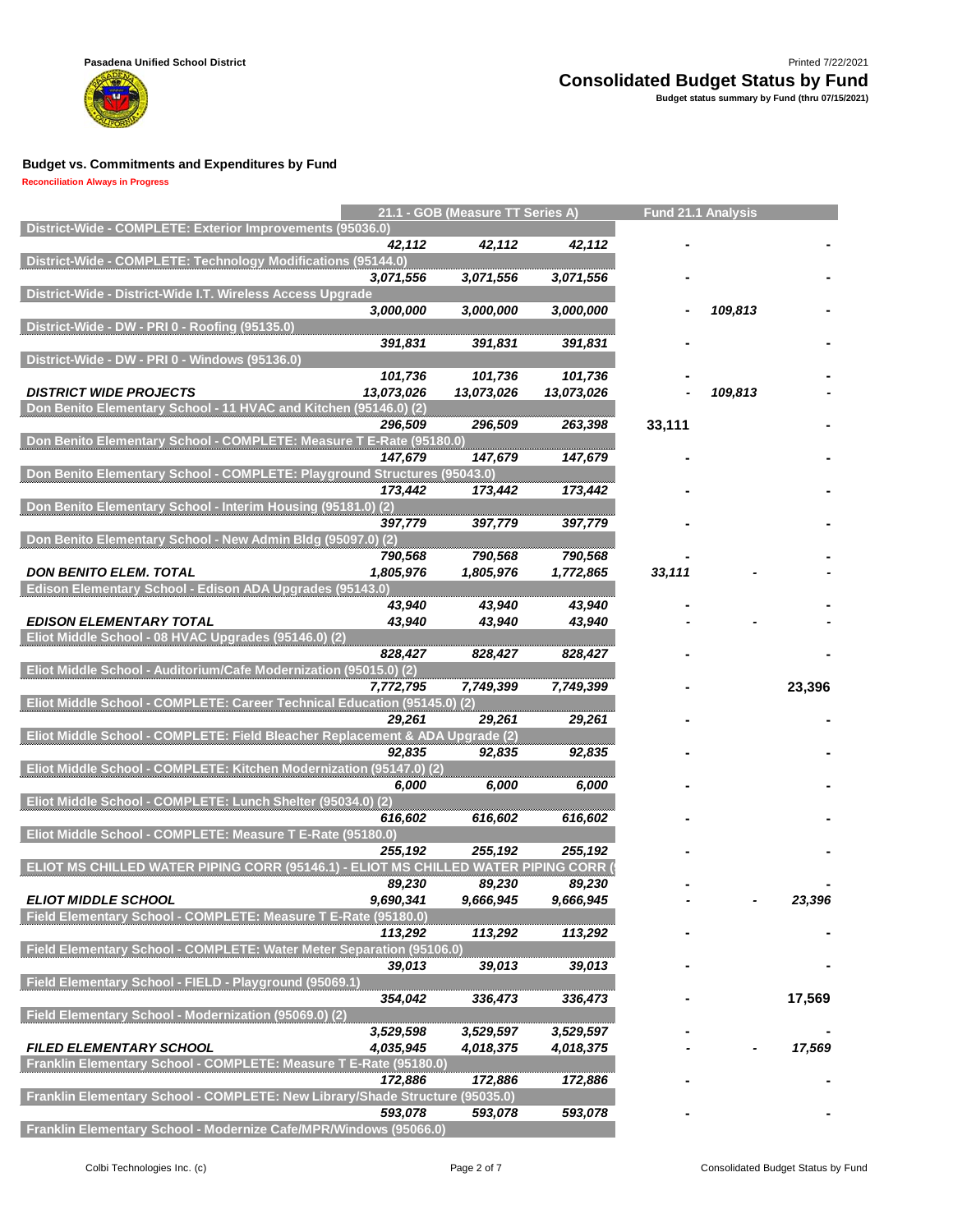

**Reconciliation Always in Progress**

m

|                                                                                  |            | 21.1 - GOB (Measure TT Series A) |            | <b>Fund 21.1 Analysis</b> |        |              |
|----------------------------------------------------------------------------------|------------|----------------------------------|------------|---------------------------|--------|--------------|
|                                                                                  | 2,156,637  | 2,156,637                        | 2,156,637  |                           |        |              |
| <b>FRANKLIN ELEM. TOTAL</b>                                                      | 2,922,600  | 2,922,600                        | 2,922,600  |                           |        |              |
| Hamilton Elementary School - COMPLETE: Measure T E-Rate (95180.0)                |            |                                  |            |                           |        |              |
|                                                                                  | 138,499    | 138,499                          | 138,499    |                           |        |              |
| Hamilton Elementary School - COMPLETE: Water Meter Seperation (95149.0)          |            |                                  |            |                           |        |              |
|                                                                                  | 56,828     | 56,828                           | 56,828     |                           |        |              |
| Hamilton Elementary School - Modernization MPR/Café (95071.0)                    |            |                                  |            |                           |        |              |
|                                                                                  | 4,481,508  | 4,472,235                        | 4,472,235  |                           |        | 9,273        |
| <b>HAMILTON ELEM. TOTAL</b>                                                      | 4,676,835  | 4,667,562                        | 4,667,562  |                           |        | 9,273        |
| Jackson Elementary School - 13 Modernization / Parking Lot (95052.0)             |            |                                  |            |                           |        |              |
|                                                                                  | 4,661,384  | 4,661,384                        | 4,661,384  |                           |        |              |
| Jackson Elementary School - COMPLETE: Measure T E-Rate (95180.0)                 |            |                                  |            |                           |        |              |
|                                                                                  | 130,487    | 130,487                          | 130,487    |                           |        |              |
| Jackson Elementary School - COMPLETE: Phase I Completed Projects (95020.0 / 95   |            |                                  |            |                           |        |              |
|                                                                                  | 192,368    | 192,368                          | 192,368    |                           |        |              |
| <b>JACKSON ELEM. TOTAL</b>                                                       | 4,984,238  | 4,984,238                        | 4,984,238  |                           |        |              |
| Jefferson Elementary School - COMPLETE: Measure T E-Rate (95180.0)               |            |                                  |            |                           |        |              |
|                                                                                  | 156,861    | 156,861                          | 156,861    |                           |        |              |
| Jefferson Elementary School - Modernization (95079.0)                            |            |                                  |            |                           |        |              |
|                                                                                  | 911.596    | 911.596                          | 911,596    |                           |        |              |
| Jefferson Elementary School - New Child Care Center (95073.0)                    |            |                                  |            |                           |        |              |
|                                                                                  | 332,171    | 332,171                          | 332,171    |                           |        |              |
| JEFFERSON ELEM. TOTAL                                                            | 1,400,627  | 1,400,627                        | 1,400,627  |                           |        |              |
| John Muir High School - 03a Modernization, Abatement & Kitchen (95051.0)         |            |                                  |            |                           |        |              |
|                                                                                  | 30,737,308 | 30,662,255                       | 30,631,230 | 31,025                    |        | 75,053       |
| John Muir High School - 03b Black Box Theater Project (95183.0)                  |            |                                  |            |                           |        |              |
|                                                                                  | 3,724,988  | 3,724,986                        | 3,724,986  |                           |        | $\mathbf{2}$ |
| John Muir High School - 03c Bldg D Accessiblity (95812.0) (2)                    |            |                                  |            |                           |        |              |
|                                                                                  | 353,547    | 349,165                          | 349,165    |                           |        | 4,383        |
| John Muir High School - COMPLETE: Artificial Surface Field & Track (95004.       |            |                                  |            |                           |        |              |
|                                                                                  | 1,518,980  | 1,518,980                        | 1,518,980  |                           |        |              |
| John Muir High School - COMPLETE: Building G & L Window Replacement (95125       |            |                                  |            |                           |        |              |
|                                                                                  | 404,282    | 404,282                          | 404,282    |                           |        |              |
| John Muir High School - COMPLETE: Career Technical Education (95145.0)           |            |                                  |            |                           |        |              |
| John Muir High School - COMPLETE: Kitchen Moderniation (95154.0)                 | 90,596     | 90,596                           | 90,596     |                           |        |              |
|                                                                                  |            |                                  |            |                           |        |              |
| John Muir High School - COMPLETE: Measure T E-Rate (95180.0)                     | 6,000      | 6,000                            | 6,000      |                           |        |              |
|                                                                                  |            |                                  |            |                           |        |              |
| John Muir High School - COMPLETE: Security System (95132.0)                      | 555,842    | 555,842                          | 555,842    |                           |        |              |
|                                                                                  | 159,785    | 159,785                          | 159,785    |                           |        |              |
|                                                                                  |            |                                  |            |                           |        |              |
| John Muir High School - Culinary Arts Project (95184.0)                          | 20,766     | 20,766                           | 20,766     |                           |        |              |
| John Muir High School - Track and Field 95005.0 (2)                              |            |                                  |            |                           |        |              |
|                                                                                  | 779,195    | 739,195                          | 739,195    |                           | 36,960 | 40,000       |
| <b>JOHN MUIR HIGH TOTAL</b>                                                      | 38,351,289 | 38,231,852                       | 38,200,827 | 31,025                    | 36,960 | 119,438      |
| Linda Vista Elementary School - COMPLETE: Interior Structural Cleanup (95014.0)  |            |                                  |            |                           |        |              |
|                                                                                  | 39,580     | 39,580                           | 39,580     |                           |        |              |
| Linda Vista Elementary School - Modernization (95188.0)                          |            |                                  |            |                           |        |              |
|                                                                                  | 137,250    | 137,250                          | 137,250    |                           |        |              |
| <b>LINDA VISTA ELEM. TOTAL</b>                                                   | 176,830    | 176,830                          | 176,830    |                           |        |              |
| Loma Alta Elementary School - COMPLETE: Measure T E-Rate (95180.0) (2)           |            |                                  |            |                           |        |              |
|                                                                                  | 63,647     | 63,647                           | 63,647     |                           |        |              |
| Loma Alta Elementary School - COMPLETE: Modernization Project (95033.0)          |            |                                  |            |                           |        |              |
|                                                                                  | 171,002    | 171,002                          | 171,002    |                           |        |              |
| Loma Alta Elementary School - COMPLETE: Pre K conversion & Fire sprinkler enclos |            |                                  |            |                           |        |              |
|                                                                                  |            |                                  |            |                           |        |              |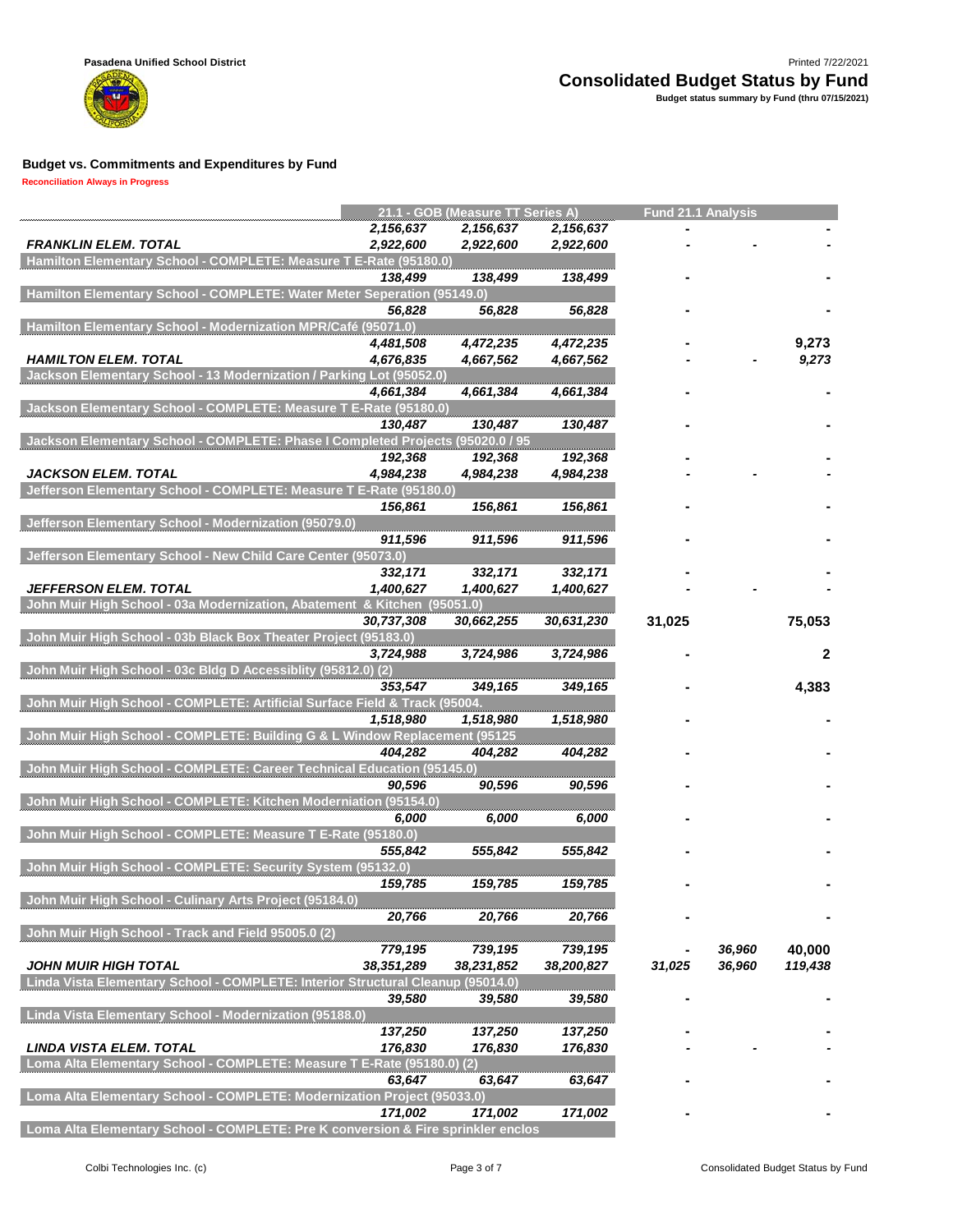

|                                                                                                       |                        | 21.1 - GOB (Measure TT Series A) |            | <b>Fund 21.1 Analysis</b> |         |
|-------------------------------------------------------------------------------------------------------|------------------------|----------------------------------|------------|---------------------------|---------|
|                                                                                                       | 181,497                | 181,497                          | 181,497    |                           |         |
| Loma Alta Elementary School - COMPLETE: Retaining Wall & Street Improvements (95                      |                        |                                  |            |                           |         |
|                                                                                                       | 1,013,583              | 1,013,583                        | 1,013,583  |                           |         |
| Loma Alta Elementary School - COMPLETE: Water Meter Separation (95101.0)                              |                        |                                  |            |                           |         |
|                                                                                                       | 27,355                 | 27,355                           | 27,355     |                           |         |
| LOMA ALTA ELEM. TOTAL                                                                                 | 1,457,084              | 1,457,084                        | 1,457,084  |                           |         |
| Longfellow Elementary School - 10 HVAC Upgrades (95146.0)                                             |                        |                                  |            |                           |         |
|                                                                                                       | 2,320,756              | 2,320,756                        | 2,320,756  |                           |         |
| Longfellow Elementary School - COMPLETE: Child Care Center (95061.0)                                  |                        |                                  |            |                           |         |
|                                                                                                       | 300,503                | 300,503                          | 300,503    |                           |         |
| Longfellow Elementary School - COMPLETE: Measure T E-Rate (95180.0) (2)                               |                        |                                  |            |                           |         |
|                                                                                                       | 130,358                | 130,358                          | 130,358    |                           |         |
| Longfellow Elementary School - New Kitchen Bldg/Lunch Shelter/Auditorium (95050.0                     |                        |                                  |            |                           |         |
|                                                                                                       | 1,342,058<br>4,093,674 | 1,340,458                        | 1,340,458  |                           | 1,600   |
| <b>LONGFELLOW ELEM. TOTAL</b><br>Madison Elementary School - Bldg A & Auditorium Renovation (95010.0) |                        | 4,092,074                        | 4,092,074  |                           | 1,600   |
|                                                                                                       | 596,259                | 596,259                          | 596,259    |                           |         |
| Madison Elementary School - COMPLETE: Measure T E-Rate (95180.0)                                      |                        |                                  |            |                           |         |
|                                                                                                       | 96,100                 | 96,100                           | 96,100     |                           |         |
| Madison Elementary School - COMPLETE: Window Replacement (95084.0)                                    |                        |                                  |            |                           |         |
|                                                                                                       | 858,784                | 858,784                          | 858,784    |                           |         |
| Madison Elementary School - Kitchen Modernization (95048.0)                                           |                        |                                  |            |                           |         |
|                                                                                                       | 309,396                | 309,396                          | 309,396    |                           |         |
| Madison Elementary School - Modernization (95063.0) (2)                                               |                        |                                  |            |                           |         |
|                                                                                                       | 4,109,419              | 4,109,419                        | 4,109,419  |                           |         |
| <b>MADISON ELEM. TOTAL</b>                                                                            | 5,969,957              | 5,969,957                        | 5,969,957  |                           |         |
| Marshall Fundamental Secondary School - 09 HVAC Upgrades (95146.0)                                    |                        |                                  |            |                           |         |
|                                                                                                       | 982,595                | 982,595                          | 982,595    |                           |         |
| Marshall Fundamental Secondary School - COMPLETE: Career Technical Education (95145.0)                |                        |                                  |            |                           |         |
|                                                                                                       | 850                    | 850                              | 850        |                           |         |
| Marshall Fundamental Secondary School - COMPLETE: Electrical Upgrades (95091.0)                       |                        |                                  |            |                           |         |
|                                                                                                       | 352,698                | 352,698                          | 352,698    |                           |         |
| Marshall Fundamental Secondary School - COMPLETE: Library Modernization & Site Improvemen             |                        |                                  |            |                           |         |
|                                                                                                       | 1,760,215              | 1,760,215                        | 1,760,215  |                           |         |
| Marshall Fundamental Secondary School - COMPLETE: Measure T E-Rate (95180.0)                          |                        |                                  |            |                           |         |
|                                                                                                       | 428,192                | 428,192                          | 428,192    |                           |         |
| Marshall Fundamental Secondary School - COMPLETE: Water Meter Separation (95103.0)                    |                        |                                  |            |                           |         |
| Marshall Fundamental Secondary School - COMPLETE: Window Replacement (95094.0) (2)                    | 21,090                 | 21,090                           | 21,090     |                           |         |
|                                                                                                       | 1,767,862              | 1,767,862                        | 1,767,862  |                           |         |
| Marshall Fundamental Secondary School - Old Gym Renovation Project (95185.0)                          |                        |                                  |            |                           |         |
|                                                                                                       | 1,333,706              | 1,333,706                        | 1,333,706  |                           |         |
| Marshall Fundamental Secondary School - Sports Complex (95049.0)                                      |                        |                                  |            |                           |         |
|                                                                                                       | 12,709,227             | 12,702,031                       | 12,702,031 |                           | 7,196   |
| <b>MARSHALL FUNDAMENTAL TOTAL</b>                                                                     | 19,356,436             | 19,349,240                       | 19,349,240 |                           | 7,196   |
| Mckinley Elementary School - COMPLETE: Career Technical Education (95145.0)                           |                        |                                  |            |                           |         |
|                                                                                                       | 51,619                 | 51,619                           | 51,619     |                           |         |
| McKinley Elementary School - COMPLETE: Measure T E-Rate (95180.0)                                     |                        |                                  |            |                           |         |
|                                                                                                       | 188,409                | 188,409                          | 188,409    |                           |         |
| McKinley Elementary School - COMPLETE: Water Meter Separation (95159.0)                               |                        |                                  |            |                           |         |
|                                                                                                       | 112,485                | 112,485                          | 112,485    |                           |         |
| McKinley Elementary School - Phase I New Construction (95046.0)                                       |                        |                                  |            |                           |         |
|                                                                                                       | 20,006,670             | 20,006,670                       | 20,006,670 |                           |         |
| McKinley Elementary School - Phase II Modernization (95123.0)                                         |                        |                                  |            |                           |         |
|                                                                                                       | 1,103,591              | 868,396                          | 868,396    |                           | 235,196 |
| <b>MCKINLEY K-8 TOTAL</b>                                                                             | 21,462,774             | 21,227,578                       | 21,227,578 |                           | 235,196 |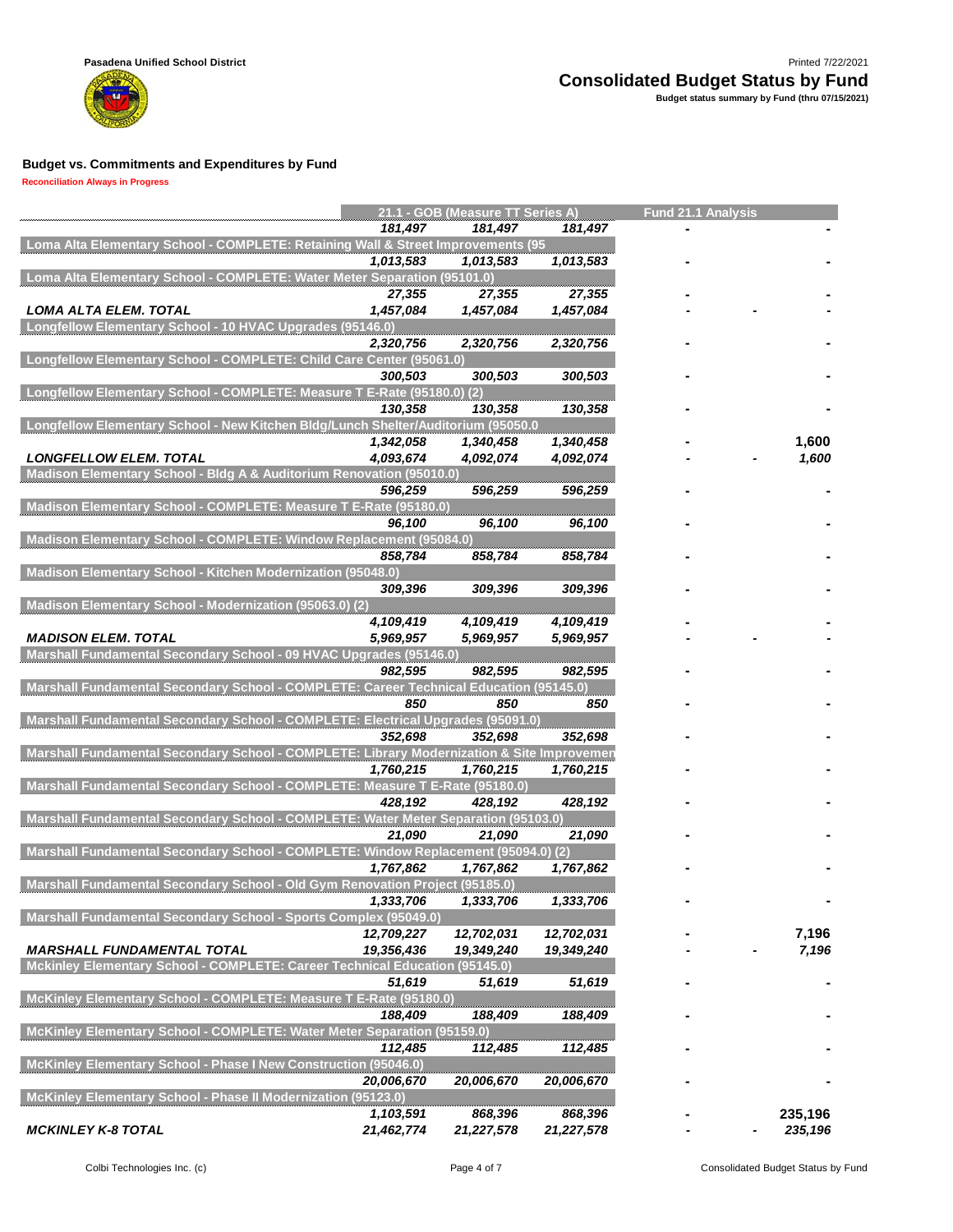

|                                                                                     |            | 21.1 - GOB (Measure TT Series A) |            |           | Fund 21.1 Analysis |         |
|-------------------------------------------------------------------------------------|------------|----------------------------------|------------|-----------|--------------------|---------|
| Norma Coombs Elementary - 05a New CR Wing & Admin Bldg (95133.0)                    |            |                                  |            |           |                    |         |
|                                                                                     | 10,434,301 | 10,434,301                       | 10,434,301 |           |                    |         |
| Norma Coombs Elementary - 05b Central Plant Replacement (95146.0)                   |            |                                  |            |           |                    |         |
| Norma Coombs Elementary - COMPLETE: Measure T E-Rate (95180.0)                      | 1,358,170  | 1,358,170                        | 1,358,170  |           |                    |         |
|                                                                                     |            |                                  |            |           |                    |         |
| Norma Coombs Elementary - COMPLETE: Shade Structures/Field Renovation (95021        | 146,511    | 146,511                          | 146,511    |           |                    |         |
|                                                                                     | 75,715     | 75,715                           | 75,715     |           |                    |         |
| Norma Coombs Elementary - COMPLETE: Water Meter Separation (95116.0) (2)            |            |                                  |            |           |                    |         |
|                                                                                     | 21,400     | 21,400                           | 21,400     |           |                    |         |
| <b>NORMA COOMBS ELEM. TOTAL</b>                                                     | 12,036,097 | 12,036,097                       | 12,036,097 |           |                    |         |
| Pasadena High School - 02a Modernize Gymnasium Complex (95075.0) (2)                |            |                                  |            |           |                    |         |
|                                                                                     | 21,144,016 | 20,770,242                       | 20,770,242 |           |                    | 373,773 |
| Pasadena High School - 02c ADA Upgrade (DSA) (95074.0) (2)                          |            |                                  |            |           |                    |         |
|                                                                                     | 570,736    | 570,735                          | 554,319    | 16,416    |                    | 0       |
| Pasadena High School - Central Chilled Water Plant Project (95146.0) (2)            |            |                                  |            |           |                    |         |
|                                                                                     | 3,780,394  | 3,786,265                        | 2,398,467  | 1,387,798 | 113,419            | (5,871) |
| Pasadena High School - COMPLETE: Artificial Track & Field (95005.0)                 |            |                                  |            |           |                    |         |
|                                                                                     | 2,099,063  | 2,099,063                        | 2,099,063  |           |                    |         |
| Pasadena High School - COMPLETE: Career Technical Education (95145.0)               |            |                                  |            |           |                    |         |
|                                                                                     | 116,593    | 116,593                          | 116,593    |           |                    |         |
| Pasadena High School - COMPLETE: Drainage at Fields (95006.0)                       |            |                                  |            |           |                    |         |
|                                                                                     | 700,902    | 700,902                          | 700,902    |           |                    |         |
| Pasadena High School - COMPLETE: Fire Alarm Corrections (95161.0) (2)               | 36.005     |                                  |            |           |                    |         |
| Pasadena High School - COMPLETE: Measure T E-Rate (95180.0)                         |            | 36,005                           | 36,005     |           |                    |         |
|                                                                                     | 644,227    | 644,227                          | 644,227    |           |                    |         |
| Pasadena High School - Kitchen Project (95139.0) (2)                                |            |                                  |            |           |                    |         |
|                                                                                     | 287,321    | 287,321                          | 287,321    |           |                    |         |
| Pasadena High School - Security System Upgrades (95117.0) (2)                       |            |                                  |            |           |                    |         |
|                                                                                     | 248,424    | 248,424                          | 248,424    |           |                    |         |
| Pasadena High School - Track and Field (95005.1) (2)                                |            |                                  |            |           |                    |         |
|                                                                                     | 796,826    | 756,826                          | 756,826    |           | 37,841             | 40,000  |
| Pasadena High School (Phase 2) - 02d Campus Upgrds/Restrooms Upgrades (95119.0) (2) |            |                                  |            |           |                    |         |
|                                                                                     | 3,330,038  | 3,050,675                        | 2,922,758  | 127,917   | 38,010             | 279,363 |
| Pasadena High School (Phase 3) - 02b Campus Appearance/Identity (95080.0) (2)       |            |                                  |            |           |                    |         |
|                                                                                     | 220,591    | 159,996                          | 159,996    |           |                    | 60,595  |
| <b>PASADENA HIGH TOTAL</b>                                                          | 33,975,136 | 33,227,275                       | 31,695,144 | 1,532,131 | 189.270            | 747,861 |
| Roosevelt Elementary School - 12 Multi-purpose Facility (95025.0) (2)               |            |                                  |            |           |                    |         |
| Roosevelt Elementary School - COMPLETE: Auto Door Openers (95062.0)                 | 1,831,607  | 1,831,607                        | 1,831,607  |           |                    |         |
|                                                                                     | 98,844     | 98,844                           | 98,844     |           |                    |         |
| Roosevelt Elementary School - COMPLETE: Measure T E-Rate (95180.0)                  |            |                                  |            |           |                    |         |
|                                                                                     | 96,100     | 96,100                           | 96,100     |           |                    |         |
| <b>ROOSEVELT ELEM. TOTAL</b>                                                        | 2,026,550  | 2,026,550                        | 2,026,550  |           |                    |         |
| Rose City High School - 07 Modification (95170.0) (2)                               |            |                                  |            |           |                    |         |
|                                                                                     | 454,659    | 454,659                          | 454,659    |           |                    |         |
| Rose City High School - COMPLETE: Career Technical Education (95145.0)              |            |                                  |            |           |                    |         |
|                                                                                     | 232,608    | 232,608                          | 232,608    |           |                    |         |
| Rose City High School - COMPLETE: Measure T E-Rate (95180.0)                        |            |                                  |            |           |                    |         |
|                                                                                     | 134,493    | 134,493                          | 134,493    |           |                    |         |
| <b>ROSE CITY HIGH TOTAL</b>                                                         | 821,759    | 821,759                          | 821,759    |           |                    |         |
| San Rafael Elementary School - COMPLETE: Measure T E-Rate (95180.0)                 |            |                                  |            |           |                    |         |
|                                                                                     | 94,930     | 94,930                           | 94,930     |           |                    |         |
| San Rafael Elementary School - COMPLETE: Phase I (95011.0/17.0)                     |            |                                  |            |           |                    |         |
|                                                                                     | 169,380    | 169,380                          | 169,380    |           |                    |         |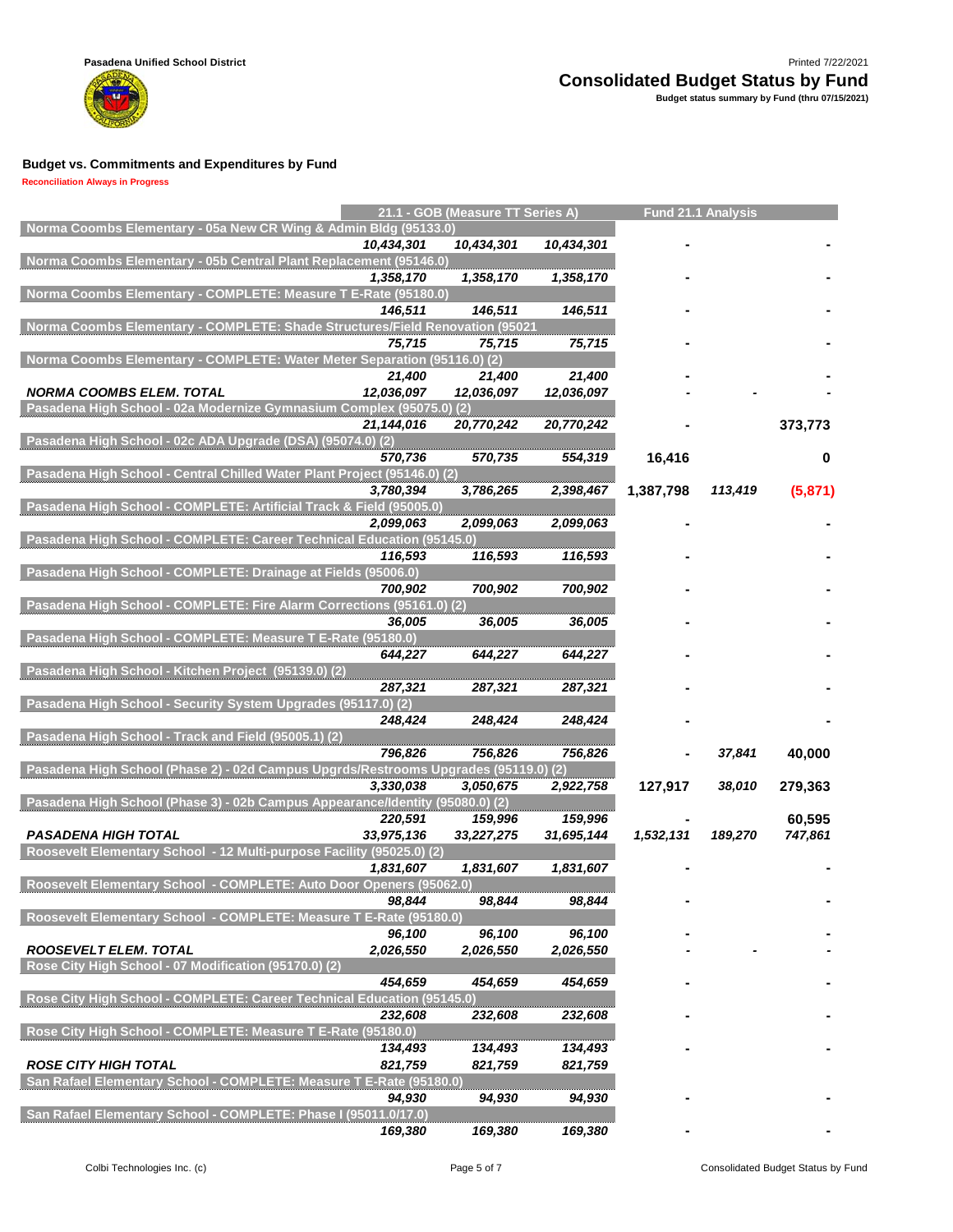

| San Rafael Elementary School - Modernization (95030.0) (2)                          |                          | 21.1 - GOB (Measure TT Series A) |                            | <b>Fund 21.1 Analysis</b> |                    |
|-------------------------------------------------------------------------------------|--------------------------|----------------------------------|----------------------------|---------------------------|--------------------|
|                                                                                     | 1,949,676                | 1,949,254                        | 1,949,254                  |                           | 422                |
| <b>SAN RAFAEL ELEM. TOTAL</b>                                                       | 2,213,986                | 2,213,564                        | 2,213,564                  |                           | 422                |
| Sierra Madre Elementary School - 06 Phase II Upgrades (95126.0)                     |                          |                                  |                            |                           |                    |
|                                                                                     | 756,811                  | 756,811                          | 756,811                    |                           |                    |
| Sierra Madre Elementary School - COMPLETE: Phase I - New Permanent Classroom Buildi |                          |                                  |                            |                           |                    |
|                                                                                     | 4,074,221                | 4,074,221                        | 4,074,221                  |                           |                    |
| Sierra Madre Middle School - COMPLETE: Career Technical Education (95145.0)         |                          |                                  |                            |                           |                    |
|                                                                                     | 38,113                   | 38,113                           | 38,113                     |                           |                    |
| Sierra Madre Middle School - COMPLETE: Measure T E-Rate (95180.0)                   |                          |                                  |                            |                           |                    |
|                                                                                     | 299,998                  | 299,998                          | 299,998                    |                           |                    |
| Sierra Madre Middle School - New MS Campus (95038.0) (2)                            |                          |                                  |                            |                           |                    |
|                                                                                     | 38,355,219               | 38,355,219                       | 38,355,219                 |                           |                    |
| <b>SIERRA MADRE ES TOTAL</b>                                                        | 43,524,362               | 43,524,362                       | 43,524,362                 |                           |                    |
| Washington Accelerated Elementary School - 01 New Classroom/MPR Bldg (95045.0)      |                          |                                  | $\left( 2\right)$          |                           |                    |
|                                                                                     | 20,351,733               | 20,290,536                       | 20,290,536                 |                           | 61,197             |
| Washington Accelerated Elementary School - Campus Improvements - Measure Y          |                          |                                  |                            |                           |                    |
|                                                                                     | 5.631                    | 5,631                            | 5,631                      |                           |                    |
| Washington Accelerated Elementary School - COMPLETE: Measure T E-Rate (95180.0)     |                          |                                  |                            |                           |                    |
|                                                                                     | 251,858                  | 251,858                          | 251,858                    |                           |                    |
| Washington Accelerated Elementary School - New Child Care Center (95067.0) (2)      |                          |                                  |                            |                           |                    |
|                                                                                     | 118,747                  | 118,747                          | 118,747                    |                           |                    |
| <b>WASHINGTON ES TOTAL</b>                                                          | 20,727,969               | 20,666,772                       | 20,666,772                 |                           | 61,197             |
| Washington Middle School - COMPLETE: Career Technical Education (95145.0)           |                          |                                  |                            |                           |                    |
|                                                                                     | 34,572                   | 34,572                           | 34,572                     |                           |                    |
| Washington Middle School - COMPLETE: Measure T E-Rate 95180.0 (2)                   |                          |                                  |                            |                           |                    |
|                                                                                     | 261,489                  | 261,489                          | 261,489                    |                           |                    |
| Washington Middle School - New Constr. & Mod. (95081.0) (2)                         |                          |                                  |                            |                           |                    |
| <b>WASHINGTON MS TOTAL</b>                                                          | 16,289,596<br>16,585,657 | 16, 167, 161<br>16,463,223       | 16, 167, 161<br>16,463,223 |                           | 122,434<br>122,434 |
| Webster Elementary School - Aud/AdminBldg/Kitchen/Playground (95047.0)              |                          |                                  |                            |                           |                    |
|                                                                                     | 2,183,833                | 2,181,333                        | 2,181,333                  |                           | 2,500              |
| Webster Elementary School - COMPLETE: Kitchen Modernization (95083.0)               |                          |                                  |                            |                           |                    |
|                                                                                     | 19,858                   | 19,858                           | 19,858                     |                           | 0                  |
| Webster Elementary School - COMPLETE: Measure T E-Rate 95180.0                      |                          |                                  |                            |                           |                    |
|                                                                                     | 139,666                  | 139,666                          | 139,666                    |                           |                    |
| Webster Elementary School - COMPLETE: Preschool Shade Structure (95105.0)           |                          |                                  |                            |                           |                    |
|                                                                                     | 132,613                  | 132,613                          | 132,613                    |                           |                    |
| <b>WEBSTER ELEM. TOTAL</b>                                                          | 2,475,971                | 2,473,471                        | 2,473,471                  |                           | 2,500              |
| Willard Elementary School - COMPLETE: Exterior Upgrade & Window Replacement (9      |                          |                                  |                            |                           |                    |
|                                                                                     | 711,113                  | 711,113                          | 711,113                    |                           |                    |
| Willard Elementary School - COMPLETE: Field Installation/Irrigation & Demo (95      |                          |                                  |                            |                           |                    |
|                                                                                     | 156,606                  | 156,606                          | 156,606                    |                           |                    |
| Willard Elementary School - COMPLETE: Multi-Use Room (95002.0)                      |                          |                                  |                            |                           |                    |
|                                                                                     | 428,811                  | 428,811                          | 428,811                    |                           |                    |
| Willard Elementary School - COMPLETE: Power & Fire Alarm Upgrade (95065.0)          |                          |                                  |                            |                           |                    |
|                                                                                     | 393,698                  | 393,698                          | 393,698                    |                           |                    |
| Willard Elementary School - COMPLETE: Water Meter Separation (95108.0)              |                          |                                  |                            |                           |                    |
|                                                                                     | 47,115                   | 47,115                           | 47,115                     |                           |                    |
| Willard Elementary School - HVAC Upgrades (95187.0)                                 |                          |                                  |                            |                           |                    |
|                                                                                     | 297,217                  | 297,217                          | 297,217                    |                           |                    |
| Willard Elementary School - Kinder and Pre-K Complex (95115.0) (2)                  |                          |                                  |                            |                           |                    |
|                                                                                     | 4,138,009                | 4,138,009                        | 4,138,009                  |                           |                    |
| <b>WILLARD ELEM. TOTAL</b>                                                          | 6,172,568                | 6,172,568                        | 6,172,568                  |                           |                    |
| Wilson Middle School - COMPLETE: Classroom Demolition (95028.0)                     |                          |                                  |                            |                           |                    |
|                                                                                     | 72,421                   | 72,421                           | 72,421                     |                           |                    |